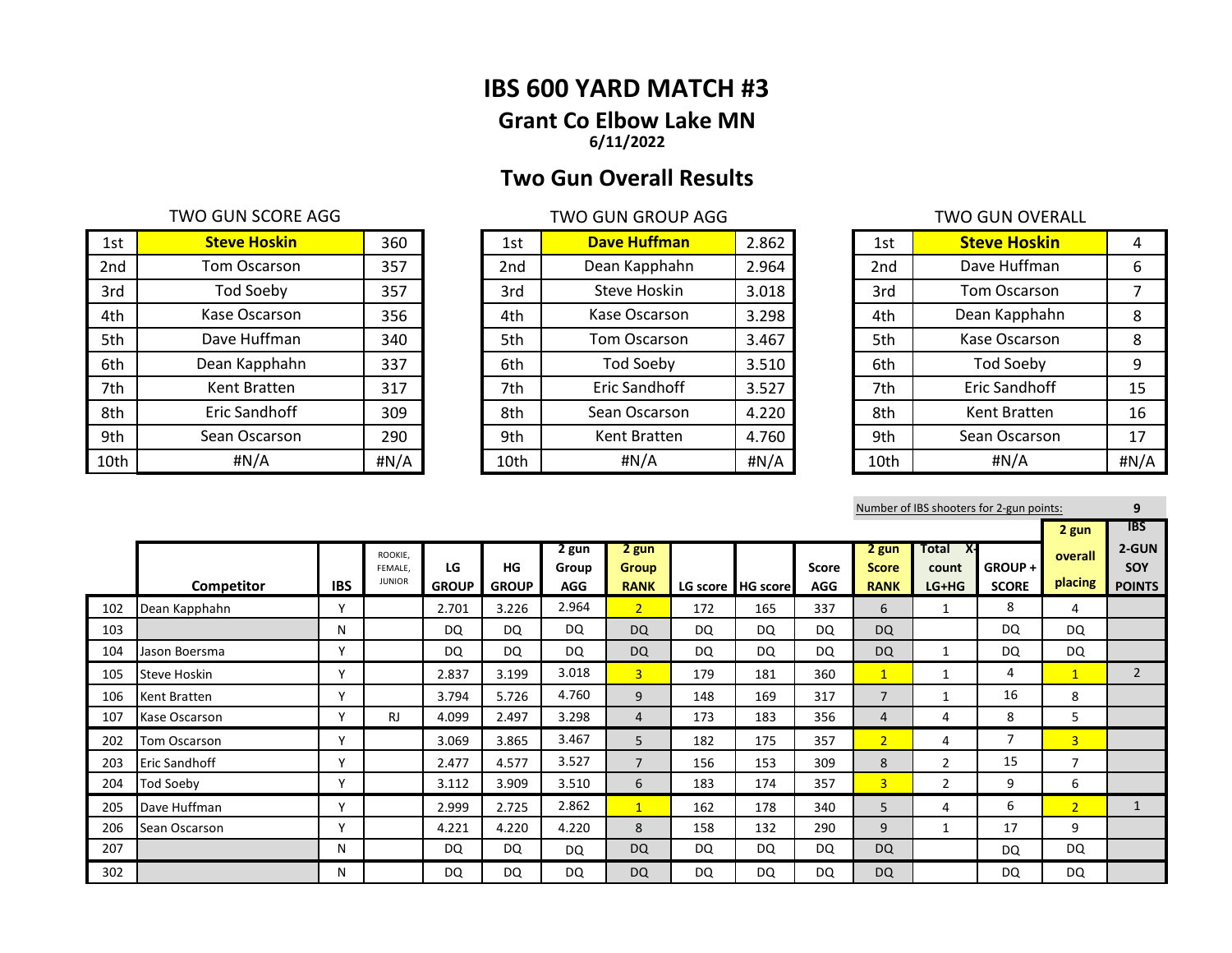## **IBS 600 YARD MATCH #3 Grant Co Elbow Lake MN 6/11/2022**

## **HEAVY GUN RESULTS**

|      | <b>HEAVY GUN SCORE AGG</b> |      |  |  |  |  |  |  |  |  |  |
|------|----------------------------|------|--|--|--|--|--|--|--|--|--|
| 1ST  | <b>Kase Oscarson</b>       | 183  |  |  |  |  |  |  |  |  |  |
| 2ND  | Steve Hoskin               | 181  |  |  |  |  |  |  |  |  |  |
| 3RD  | Dave Huffman               | 178  |  |  |  |  |  |  |  |  |  |
| 4TH  | <b>Tom Oscarson</b>        | 175  |  |  |  |  |  |  |  |  |  |
| 5TH  | <b>Tod Soeby</b>           | 174  |  |  |  |  |  |  |  |  |  |
| 6TH  | Kent Bratten               | 169  |  |  |  |  |  |  |  |  |  |
| 7TH  | Dean Kapphahn              | 165  |  |  |  |  |  |  |  |  |  |
| 8TH  | <b>Eric Sandhoff</b>       | 153  |  |  |  |  |  |  |  |  |  |
| 9TH  | Sean Oscarson              | 132  |  |  |  |  |  |  |  |  |  |
| 10TH | #N/A                       | #N/A |  |  |  |  |  |  |  |  |  |

|      |       | <b>HEAVY GUN GROUP AGG</b> |                 |      | <b>HEAVY GUN SCORE AGG</b> |  |      |
|------|-------|----------------------------|-----------------|------|----------------------------|--|------|
| 1ST  | 2.497 | <b>Kase Oscarson</b>       | 1ST             | 183  | <b>Kase Oscarson</b>       |  | 1ST  |
| 2ND  | 2.725 | Dave Huffman               | 2 <sub>nd</sub> | 181  | Steve Hoskin               |  | 2ND  |
| 3RD  | 3.199 | Steve Hoskin               | 3rd             | 178  | Dave Huffman               |  | 3RD  |
| 4TH  | 3.226 | Dean Kapphahn              | 4th             | 175  | Tom Oscarson               |  | 4TH  |
| 5TH  | 3.865 | Tom Oscarson               | 5th             | 174  | Tod Soeby                  |  | 5TH  |
| 6TH  | 3.909 | Tod Soeby                  | 6th             | 169  | Kent Bratten               |  | 6TH  |
| 7TH  | 4.220 | Sean Oscarson              | 7th             | 165  | Dean Kapphahn              |  | 7TH  |
| 8TH  | 4.577 | Eric Sandhoff              | 8th             | 153  | Eric Sandhoff              |  | 8TH  |
| 9TH  | 5.726 | Kent Bratten               | 9th             | 132  | Sean Oscarson              |  | 9TH  |
| 10TH | #N/A  | #N/A                       | 10th            | #N/A | #N/A                       |  | 10TH |

|     | <b>HEAVY GUN SINGLE TARGET HIGHEST SCORE</b> |    |                | $\cdot$ |     | <b>HEAVY GUN SINGLE TARGET SMALLEST GROUP</b> |    |                  | 12th | #N/A                       |  |
|-----|----------------------------------------------|----|----------------|---------|-----|-----------------------------------------------|----|------------------|------|----------------------------|--|
| 1ST | Dave Huffman                                 | 49 | 1.931          |         | 1ST | Steve Hoskin                                  | 4. | $- - -$<br>1.6/2 | 13th | #N/A                       |  |
| 2nd | Kase Oscarson                                | 48 | 1.829          |         | 2ND | Kase Oscarson                                 | 48 | 1.829            |      |                            |  |
| 3rd | Tom Oscarson                                 | 48 | 754<br><u></u> |         | 3RD | Dave Huffman                                  | 49 | 1.931            |      | Number of HG IBS shooters: |  |

| <b>IEAVY GUN GROUP AGG</b>     |       |       |               | <b>HEAVY GUN OVERALL</b> |                |
|--------------------------------|-------|-------|---------------|--------------------------|----------------|
| <b>Kase Oscarson</b>           |       | 2.497 | 1ST           | <b>Kase Oscarson</b>     | $\overline{2}$ |
| Dave Huffman                   |       | 2.725 | 2ND           | Dave Huffman             | 5              |
| Steve Hoskin                   |       | 3.199 | 3RD           | Steve Hoskin             | 5              |
| Dean Kapphahn                  |       | 3.226 | 4TH           | Tom Oscarson             | 9              |
| Tom Oscarson                   | 3.865 | 5TH   | Dean Kapphahn | 11                       |                |
| Tod Soeby                      |       | 3.909 | 6TH           | <b>Tod Soeby</b>         | 11             |
| Sean Oscarson                  |       | 4.220 | 7TH           | Kent Bratten             | 15             |
| Eric Sandhoff                  |       | 4.577 | 8TH           | Sean Oscarson            | 16             |
| Kent Bratten                   |       | 5.726 | 9TH           | <b>Eric Sandhoff</b>     | 16             |
| #N/A                           |       | #N/A  | 10TH          | #N/A                     | #N/A           |
|                                |       |       | 11th          | # $N/A$                  | #N/A           |
| N SINGLE TARGET SMALLEST GROUP |       |       | 12th          | #N/A                     | #N/A           |
| Steve Hoskin<br>47<br>1.672    |       |       | 13th          | #N/A                     | #N/A           |
|                                |       |       |               |                          |                |

|    |                     |              |                  | ROOKIE,                        |       |          | <b>HG TARGET 1</b> |               |   | <b>HG TARGET 2</b> |    |   | <b>HG TARGET 3</b> |       |   | <b>HG TARGET 4</b> | SCORE     | <b>SCORE</b>   | $\boldsymbol{x}$  | <b>GROUP</b> | <b>GROUP</b>            | (GROUP+        | <b>OVERALL</b> |              |                                 | <b>SOY Points</b> |   |
|----|---------------------|--------------|------------------|--------------------------------|-------|----------|--------------------|---------------|---|--------------------|----|---|--------------------|-------|---|--------------------|-----------|----------------|-------------------|--------------|-------------------------|----------------|----------------|--------------|---------------------------------|-------------------|---|
|    | Competitor          |              | <b>IBS</b> BENCH | <b>FEMALE</b><br><b>JUNIOR</b> | Score | $\times$ |                    | Group Score X |   | Group Score        |    | X | Group              | Score | X | Group              | AGG       |                | <b>RANK</b> TOTAL | AGG          | <b>RANK</b>             | SCORE)         | <b>PLACE</b>   |              | Score   Group   Overall   Total |                   |   |
|    | Dean Kapphahn       | $\checkmark$ | 102              |                                | 40    |          | 2.982              | 45            |   | 3.013              | 36 |   | 3.843              | 44    |   | 3.066              | 165       | $\overline{7}$ |                   | 3.226        | $\overline{A}$          | 11             | 5.             |              |                                 |                   |   |
| 2  |                     | N            | 103              |                                |       |          |                    |               |   |                    |    |   |                    |       |   |                    | DQ        | DQ             |                   | DQ           | DQ                      | <b>DQ</b>      | DQ             |              |                                 |                   |   |
| 3  |                     | $\mathbf v$  | 104              |                                |       |          |                    |               |   |                    |    |   |                    |       |   |                    | DQ        | <b>DQ</b>      |                   | DQ           | <b>DQ</b>               | <b>DQ</b>      | DQ             |              |                                 |                   |   |
|    | <b>Steve Hoskin</b> | $\checkmark$ | 105              |                                | 44    |          | 5.797              | 48            | 1 | 2.974              | 42 |   | 2.354              | 47    |   | 1.672              | 181       |                | 1                 | 3.199        | $\overline{\mathbf{3}}$ | 5              | 3 <sup>1</sup> | $\mathbf{1}$ |                                 |                   |   |
| 5  | Kent Bratten        | $\checkmark$ | 106              |                                | 37    |          | 10.175             | 45            |   | 5.838              | 48 |   | 3.713              | 39    |   | 3.178              | 169       | 6              | $\mathbf{1}$      | 5.726        | q                       | 15             | $\overline{ }$ |              |                                 |                   |   |
| 6  | Kase Oscarson       | Y            | 107              | RJ                             | 47    |          | 4.023              | 42            |   | 2.166              | 48 |   | 1.829              | 46    |   | 1.970              | 183       |                | $\mathbf{1}$      | 2.497        |                         | $\overline{2}$ |                | 2            | 2                               |                   | 6 |
|    | <b>Tom Oscarson</b> | $\checkmark$ | 202              |                                | 48    |          | 2.754              | 44            |   | 5.127              | 41 |   | 4.094              | 42    |   | 3.483              | 175       |                | $\mathbf{1}$      | 3.865        | 5                       | 9              | $\overline{4}$ |              |                                 |                   |   |
| 8  | Eric Sandhoff       | $\checkmark$ | 203              |                                | 47    |          | 3.443              | 42            |   | 6.920              | 36 |   | 3.641              | 28    |   | 4.303              | 153       | 8              | $\overline{2}$    | 4.577        | 8                       | 16             | 9              |              |                                 |                   |   |
| 9  | <b>Tod Soeby</b>    | $\checkmark$ | 204              |                                | 47    |          | 3.786              | 40            |   | 5.743              | 41 |   | 3.096              | 46    |   | 3.009              | 174       | 5              | $\mathbf{1}$      | 3.909        | 6                       | 11             | 6              |              |                                 |                   |   |
| 10 | Dave Huffman        | v            | 205              |                                | 40    |          | 3.891              | 49            |   | 1.931              | 45 |   | 2.331              | 44    |   | 2.745              | 178       |                | 1                 | 2.725        |                         | 5              | $\overline{2}$ |              |                                 |                   |   |
| 11 | Sean Oscarson       |              | 206              |                                | 5     |          | 2.937              | 44            |   | 4.221              | 44 |   | 5.064              | 39    |   | 4.658              | 132       | 9              |                   | 4.220        |                         | 16             | 8              |              |                                 |                   |   |
| 12 |                     | N            | 207              |                                |       |          |                    |               |   |                    |    |   |                    |       |   |                    | <b>DQ</b> | <b>DQ</b>      |                   | <b>DQ</b>    | DQ                      | <b>DQ</b>      | <b>DQ</b>      |              |                                 |                   |   |
| 13 |                     | N            | 302              |                                |       |          |                    |               |   |                    |    |   |                    |       |   |                    | DQ        | <b>DQ</b>      |                   | <b>DQ</b>    | DQ                      | <b>DQ</b>      | DQ             |              |                                 |                   |   |
| 14 |                     | N            | 303              |                                |       |          |                    |               |   |                    |    |   |                    |       |   |                    | DQ        | DQ             |                   | DQ           | DQ                      | <b>DQ</b>      | <b>DQ</b>      |              |                                 |                   |   |
| 15 |                     | N            | 304              |                                |       |          |                    |               |   |                    |    |   |                    |       |   |                    | <b>DQ</b> | <b>DQ</b>      |                   | DQ           | DQ                      | <b>DQ</b>      | <b>DQ</b>      |              |                                 |                   |   |
| 16 |                     | N            | 305              |                                |       |          |                    |               |   |                    |    |   |                    |       |   |                    | <b>DQ</b> | <b>DQ</b>      |                   | <b>DQ</b>    | DQ                      | <b>DQ</b>      | DQ             |              |                                 |                   |   |
| 17 |                     | N            | 306              |                                |       |          |                    |               |   |                    |    |   |                    |       |   |                    | DQ        | <b>DQ</b>      |                   | DQ           | DQ                      | <b>DQ</b>      | <b>DQ</b>      |              |                                 |                   |   |
| 18 |                     | N            | 307              |                                |       |          |                    |               |   |                    |    |   |                    |       |   |                    | DQ.       | DQ             |                   | DQ.          | DQ                      | <b>DQ</b>      | <b>DQ</b>      |              |                                 |                   |   |
| 19 |                     | N            | 402              |                                |       |          |                    |               |   |                    |    |   |                    |       |   |                    | DQ        | DQ             |                   | <b>DQ</b>    | DQ                      | <b>DQ</b>      | DQ             |              |                                 |                   |   |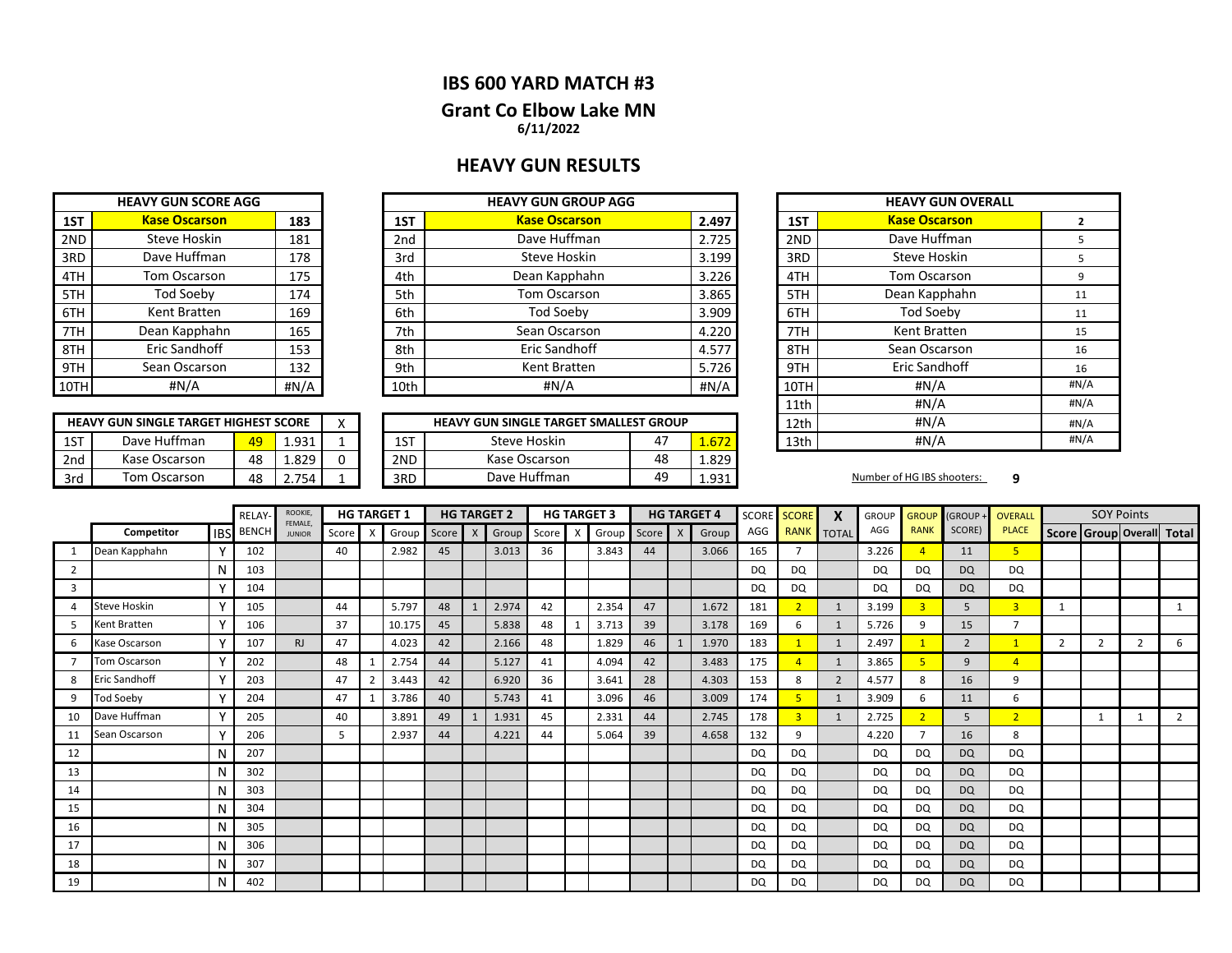### **IBS 600 YARD MATCH #3**

# **Grant Co Elbow Lake MN**

**6/11/2022**

# **LIGHT GUN RESULTS**

|      | <b>LIGHT GUN SCORE AGG</b> |      |
|------|----------------------------|------|
| 1ST  | <b>Tod Soeby</b>           | 183  |
| 2ND  | <b>Tom Oscarson</b>        | 182  |
| 3RD  | Steve Hoskin               | 179  |
| 4TH  | Kase Oscarson              | 173  |
| 5TH  | Dean Kapphahn              | 172  |
| 6TH  | Dave Huffman               | 162  |
| 7TH  | Sean Oscarson              | 158  |
| 8TH  | Eric Sandhoff              | 156  |
| 9TH  | Kent Bratten               | 148  |
| 10TH | #N/A                       | #N/A |

|      | <b>LIGHT GUN SCORE AGG</b> |      |                 | <b>LIGHT GUN GROUP AGG</b> |       |      |                     |  |
|------|----------------------------|------|-----------------|----------------------------|-------|------|---------------------|--|
| 1ST  | <b>Tod Soeby</b>           | 183  | 1ST             | <b>Eric Sandhoff</b>       | 2.477 | 1ST  | <b>Steve Hoskin</b> |  |
| 2ND  | Tom Oscarson               | 182  | 2 <sub>nd</sub> | Dean Kapphahn              | 2.701 | 2ND  | Dean Kapphahı       |  |
| 3RD  | Steve Hoskin               | 179  | 3rd             | Steve Hoskin               | 2.837 | 3RD  | <b>Tom Oscarson</b> |  |
| 4TH  | Kase Oscarson              | 173  | 4th             | Dave Huffman               | 2.999 | 4TH  |                     |  |
| 5TH  | Dean Kapphahn              | 172  | 5th             | Tom Oscarson               | 3.069 | 5TH  | Eric Sandhoff       |  |
| 6TH  | Dave Huffman               | 162  | 6th             | Tod Soeby                  | 3.112 | 6TH  | Dave Huffman        |  |
| 7TH  | Sean Oscarson              | 158  | 7th             | Kent Bratten               | 3.794 | 7TH  | Kase Oscarson       |  |
| 8TH  | Eric Sandhoff              | 156  | 8th             | Kase Oscarson              | 4.099 | 8TH  | Kent Bratten        |  |
| 9TH  | Kent Bratten               | 148  | 9th             | Sean Oscarson              | 4.221 | 9TH  | Sean Oscarson       |  |
| 10TH | #N/A                       | #N/A | 10th            | #N/A                       | #N/A  | 10TH |                     |  |

|     | LIGHT GUN SINGLE TARGET HIGHEST SCORE |    |              | $\lambda$ |                       | LIGHT GUN SINGLE TARGET SMALLEST GROUP | 12th | #N/A  |      |                            |    |
|-----|---------------------------------------|----|--------------|-----------|-----------------------|----------------------------------------|------|-------|------|----------------------------|----|
| 1ST | Dave Huffman                          | 49 | 112<br>2.41Z |           | 1 <sub>CT</sub><br>د⊥ | Eric Sandhoff                          | 43   | .463  | 13th | #N/A                       |    |
| 2ND | Tod Soeby                             | 48 | 2.972        |           | 2 <sub>nd</sub>       | Sean Oscarson                          | 43   | 1.923 |      |                            |    |
| 3RD | Sean Oscarson                         | 48 | 3.201        |           | 3rd                   | Tod Soeby                              | 43   | 1.993 |      | Number of LG IBS shooters: | 10 |

| <b>LIGHT GUN OVERALL</b> |                     |      |  |  |  |  |  |  |  |
|--------------------------|---------------------|------|--|--|--|--|--|--|--|
| 1ST                      | <b>Steve Hoskin</b> | 6    |  |  |  |  |  |  |  |
| 2ND                      | Dean Kapphahn       | 7    |  |  |  |  |  |  |  |
| 3RD                      | Tom Oscarson        | 7    |  |  |  |  |  |  |  |
| 4TH                      | <b>Tod Soeby</b>    | 7    |  |  |  |  |  |  |  |
| 5TH                      | Eric Sandhoff       | 9    |  |  |  |  |  |  |  |
| 6TH                      | Dave Huffman        | 10   |  |  |  |  |  |  |  |
| 7TH                      | Kase Oscarson       | 12   |  |  |  |  |  |  |  |
| 8TH                      | Kent Bratten        | 16   |  |  |  |  |  |  |  |
| 9TH                      | Sean Oscarson       | 16   |  |  |  |  |  |  |  |
| 10TH                     | #N/A                | #N/A |  |  |  |  |  |  |  |
| 11th                     | #N/A                | #N/A |  |  |  |  |  |  |  |
| 12th                     | #N/A                | #N/A |  |  |  |  |  |  |  |
| 13th                     | #N/A                | #N/A |  |  |  |  |  |  |  |

|                | ROOKIE,<br><b>RFIAY</b> |              | <b>LG TARGET 1</b> |                          | <b>LG TARGET 2</b> |          | <b>LG TARGET 3</b> |           | <b>LG TARGET 4</b> |                           | <b>SCORE</b> | <b>SCORE</b> | X     | <b>GROUP</b>    | <b>GROUP</b> | (GROUP+ | <b>OVERALL</b> |                | <b>SOY Points</b> |           |                |                |                |                |                |                           |
|----------------|-------------------------|--------------|--------------------|--------------------------|--------------------|----------|--------------------|-----------|--------------------|---------------------------|--------------|--------------|-------|-----------------|--------------|---------|----------------|----------------|-------------------|-----------|----------------|----------------|----------------|----------------|----------------|---------------------------|
|                | Competitor              |              | IBS BENCH          | FEMALE,<br><b>JUNIOR</b> | Score              | $\times$ |                    |           |                    | Group Score X Group Score |              |              | Group | Score           | $\mathsf{X}$ | Group   | AGG            | <b>RANK</b>    | <b>TOTAL</b>      | AGG       | <b>RANK</b>    | SCORE)         | <b>PLACE</b>   |                |                | Score Group Overall Total |
|                | Dean Kapphahn           | Y            | 102                |                          | 39                 |          | 2.356              | 46        | 1                  | 3.063                     | 40           |              | 2.492 | 47              |              | 2.894   | 172            |                | 1                 | 2.701     |                | $\overline{7}$ | $\overline{2}$ |                |                |                           |
| $\overline{2}$ |                         | N            | 103                |                          |                    |          |                    |           |                    |                           |              |              |       |                 |              |         | DQ             | <b>DQ</b>      |                   | <b>DQ</b> | DQ             | <b>DQ</b>      | DQ             |                |                |                           |
| 3              | Jason Boersma           | Y            | 104                |                          | 10                 |          | 3.294              | <b>DQ</b> |                    | <b>DQ</b>                 | 44           |              | 2.761 | 47              |              | 2.581   | DQ             | <b>DQ</b>      | 1                 | DQ        | DQ             | <b>DQ</b>      | <b>DQ</b>      |                |                |                           |
|                | <b>Steve Hoskin</b>     | Y            | 105                |                          | 44                 |          | 2.376              | 44        |                    | 2.902                     | 45           |              | 2.762 | 46              |              | 3.306   | 179            | $\overline{3}$ |                   | 2.837     | $\overline{3}$ | 6              |                |                |                |                           |
| 5.             | Kent Bratten            | Y            | 106                |                          | 25                 |          | 3.265              | 45        |                    | 2.355                     | 42           |              | 3.104 | 36              |              | 6.453   | 148            | 9              |                   | 3.794     |                | 16             | 8              |                |                |                           |
| 6              | Kase Oscarson           | Y            | 107                | RJ                       | 38                 |          | 3.188              | 47        | $\overline{2}$     | 3.567                     | 45           |              | 4.476 | 43              |              | 5.164   | 173            | z              | $\overline{3}$    | 4.099     | 8              | 12             | $\overline{ }$ |                |                |                           |
|                | Tom Oscarson            | Y            | 202                |                          | 47                 |          | 3.935              | 42        |                    | 3.305                     | 47           |              | 2.816 | 46              |              | 2.221   | 182            | $\overline{2}$ | $\overline{3}$    | 3.069     | 5              | $\overline{7}$ | $\overline{3}$ |                |                |                           |
| 8              | Eric Sandhoff           | Y            | 203                |                          | 45                 |          | 2.563              | 43        |                    | 1.463                     | 32           |              | 3.283 | 36              |              | 2.598   | 156            | 8              |                   | 2.477     |                | 9              | 5              |                | $\overline{2}$ |                           |
| 9              | <b>Tod Soeby</b>        | $\checkmark$ | 204                |                          | 46                 |          | 3.979              | 48        |                    | 2.972                     | 43           |              | 1.993 | 46              |              | 3.505   | 183            |                | 1                 | 3.112     | 6              | $\overline{7}$ | $\overline{4}$ | $\overline{2}$ |                | $\overline{2}$            |
| 10             | Dave Huffman            | Y            | 205                |                          | 49                 | 3        | 2.412              | 40        |                    | 2.588                     | 43           |              | 4.295 | 30 <sup>°</sup> |              | 2.702   | 162            | 6              | $\overline{3}$    | 2.999     | $\overline{A}$ | 10             | 6              |                |                |                           |
| 11             | Sean Oscarson           |              | 206                |                          | 48                 |          | 3.201              | 43        |                    | 1.923                     | 33           |              | 4.779 | 34              |              | 6.979   | 158            |                | $\mathbf{1}$      | 4.221     | q              | 16             | 9              |                |                |                           |
| 12             |                         | N            | 207                |                          |                    |          |                    |           |                    |                           |              |              |       |                 |              |         | DQ             | DQ             |                   | DQ        | <b>DQ</b>      | <b>DQ</b>      | <b>DQ</b>      |                |                |                           |
| 13             |                         | N            | 302                |                          |                    |          |                    |           |                    |                           |              |              |       |                 |              |         | DQ.            | DQ             |                   | DQ.       | DQ             | <b>DQ</b>      | DQ             |                |                |                           |
| 14             |                         | N            | 303                |                          |                    |          |                    |           |                    |                           |              |              |       |                 |              |         | DQ             | DQ             |                   | DQ        | DQ             | <b>DQ</b>      | <b>DQ</b>      |                |                |                           |
| 15             |                         | N            | 304                |                          |                    |          |                    |           |                    |                           |              |              |       |                 |              |         | DQ             | <b>DQ</b>      |                   | DQ        | DQ             | <b>DQ</b>      | <b>DQ</b>      |                |                |                           |
| 16             |                         | N            | 305                |                          |                    |          |                    |           |                    |                           |              |              |       |                 |              |         | DQ             | DQ             |                   | <b>DQ</b> | <b>DQ</b>      | <b>DQ</b>      | <b>DQ</b>      |                |                |                           |
| 17             |                         |              | 306                |                          |                    |          |                    |           |                    |                           |              |              |       |                 |              |         | DQ             | <b>DQ</b>      |                   | <b>DQ</b> | <b>DQ</b>      | <b>DQ</b>      | <b>DQ</b>      |                |                |                           |
| 18             |                         | N            | 307                |                          |                    |          |                    |           |                    |                           |              |              |       |                 |              |         | DQ             | DQ             |                   | DQ        | DQ             | <b>DQ</b>      | DQ             |                |                |                           |
| 19             |                         | N            | 402                |                          |                    |          |                    |           |                    |                           |              |              |       |                 |              |         | DQ             | <b>DQ</b>      |                   | DQ        | <b>DQ</b>      | <b>DQ</b>      | <b>DQ</b>      |                |                |                           |
| 20             |                         | $\mathsf{N}$ | 403                |                          |                    |          |                    |           |                    |                           |              |              |       |                 |              |         | DQ             | DQ             |                   | <b>DQ</b> | <b>DQ</b>      | <b>DQ</b>      | <b>DQ</b>      |                |                |                           |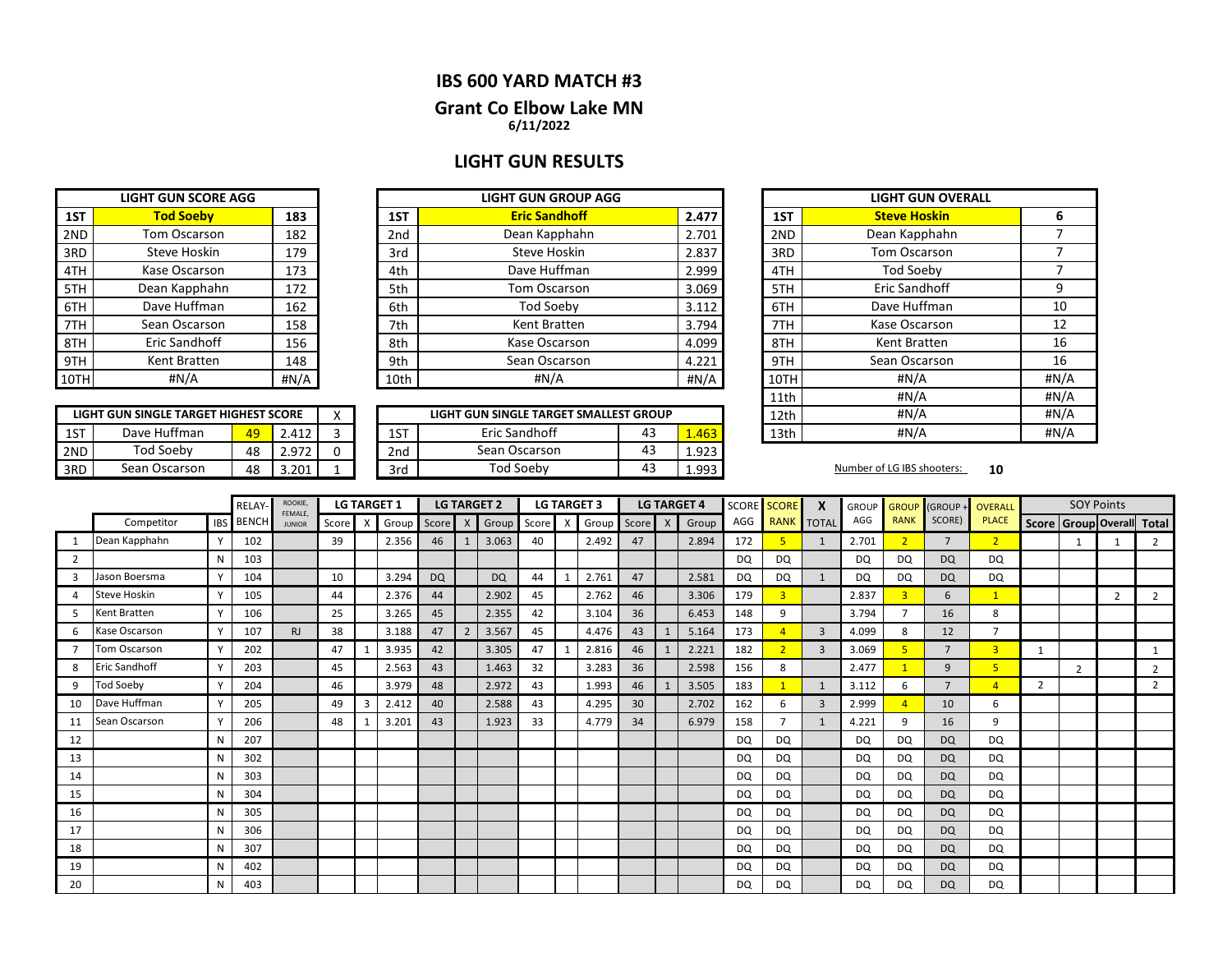### IBS 600 YARD MATCH #3 Grant Co Elbow Lake MN 6/11/2022

### Total IBS points awarded for this match

|     |            | Light gun name      | LG points      |               | Heavy gun name   | HG points       | 2-gun<br>points | Total                   |
|-----|------------|---------------------|----------------|---------------|------------------|-----------------|-----------------|-------------------------|
| 102 | LG         | Dean Kapphahn       | $\overline{2}$ | HG            | Dean Kapphahn    |                 |                 | $\overline{2}$          |
| 103 | LG         | 0                   |                | HG            | 0                |                 |                 |                         |
| 104 | LG         | Jason Boersma       |                | HG            | Jason Boersma    |                 |                 |                         |
| 105 | LG         | Steve Hoskin        | $\overline{2}$ | HG            | Steve Hoskin     | $\overline{1}$  | $\overline{2}$  | 5                       |
| 106 | LG         | Kent Bratten        |                | HG            | Kent Bratten     |                 |                 |                         |
| 107 | LG         | Kase Oscarson       |                | HG            | Kase Oscarson    | $6\overline{6}$ |                 | $6\overline{6}$         |
| 202 | LG         | <b>Tom Oscarson</b> | $\overline{1}$ | HG            | Tom Oscarson     |                 |                 | $\mathbf{1}$            |
| 203 | LG         | Eric Sandhoff       | $\overline{2}$ | HG            | Eric Sandhoff    |                 |                 | $\overline{2}$          |
| 204 | LG         | <b>Tod Soeby</b>    | $\overline{2}$ | HG            | <b>Tod Soeby</b> |                 |                 | $\overline{2}$          |
| 205 | LG         | Dave Huffman        |                | HG            | Dave Huffman     | $\overline{2}$  | $\overline{1}$  | $\overline{\mathbf{3}}$ |
| 206 | LG         | Sean Oscarson       |                | HG            | Sean Oscarson    |                 |                 |                         |
| 207 | LG         | 0                   |                | HG            | 0                |                 |                 |                         |
| 302 | LG         | 0                   |                | HG            | 0                |                 |                 |                         |
| 303 | LG         | 0                   |                | HG            | 0                |                 |                 |                         |
| 304 | LG         | 0                   |                | HG            | 0                |                 |                 |                         |
| 305 | LG         | 0                   |                | HG            | 0                |                 |                 |                         |
| 306 | LG         | 0                   |                | HG            | 0                |                 |                 |                         |
| 307 | LG         | $\mathbf 0$         |                | HG            | 0                |                 |                 |                         |
| 402 | LG         | 0                   |                | HG            | 0                |                 |                 |                         |
| 403 | LG         | 0                   |                | HG            | 0                |                 |                 |                         |
| 404 | LG         | 0                   |                | HG            | 0                |                 |                 |                         |
| 405 | LG         | 0                   |                | HG            | 0                |                 |                 |                         |
| 406 | LG         | $\mathbf 0$         |                | HG            | 0                |                 |                 |                         |
| 407 | LG         | 0                   |                | HG            | 0                |                 |                 |                         |
| 502 | LG         | $\mathbf 0$         |                | HG            | 0                |                 |                 |                         |
| 503 | LG         | 0                   |                | HG            | 0                |                 |                 |                         |
| 504 | LG         | 0                   |                | HG            | 0                |                 |                 |                         |
| 505 | LG         | $\mathbf 0$         |                | HG            | 0                |                 |                 |                         |
| 506 | LG         | 0                   |                | HG            | 0                |                 |                 |                         |
| 507 | LG         | 0                   |                | HG            | 0                |                 |                 |                         |
| 602 | LG         | 0                   |                | HG            | 0                |                 |                 |                         |
| 603 | LG         | 0                   |                | HG            | 0                |                 |                 |                         |
| 604 | <b>ILG</b> | $\mathbf 0$         |                | $\mathsf{HG}$ | $\mathbf 0$      |                 |                 |                         |
| 605 | LG         | 0                   |                | HG            | 0                |                 |                 |                         |
| 606 | LG         | $\mathsf 0$         |                | HG            | 0                |                 |                 |                         |
| 607 | LG         | 0                   |                | HG            | 0                |                 |                 |                         |
| 702 | LG         | 0                   |                | HG            | 0                |                 |                 |                         |
| 703 | LG         | $\mathbf 0$         |                | HG            | 0                |                 |                 |                         |
| 704 | LG         | 0                   |                | HG            | 0                |                 |                 |                         |
| 705 | LG         | $\mathsf 0$         |                | HG            | 0                |                 |                 |                         |
| 706 | LG         | 0                   |                | HG            | 0                |                 |                 |                         |
| 707 | LG         | $\mathsf 0$         |                | HG            | 0                |                 |                 |                         |
| 802 | LG         | $\mathsf 0$         |                | HG            | 0                |                 |                 |                         |
| 803 | LG         | 0                   |                | HG            | 0                |                 |                 |                         |
| 804 | LG         | $\mathsf 0$         |                | HG            | 0                |                 |                 |                         |

\*only use total if names in LG/HG match

If names do not match use LG and HG columns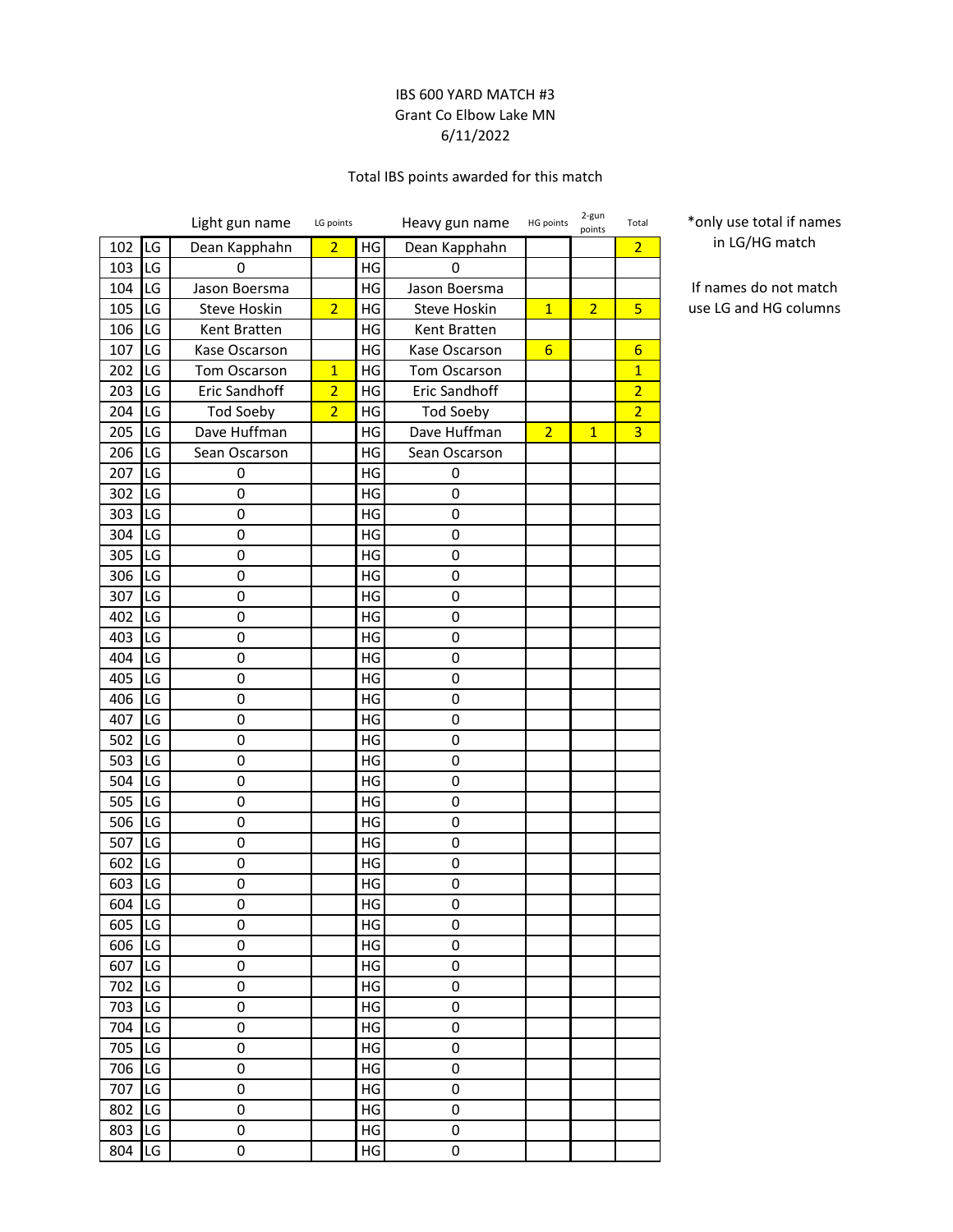## **Grant Co Elbow Lake MN Heavy Gun Equipment List 6/11/2022**

|                | Competitor    |               | Caliber         | Action     | Barrel  | Stock      | Scope      | Powder | <b>Bullet</b> | Gunsmith    |
|----------------|---------------|---------------|-----------------|------------|---------|------------|------------|--------|---------------|-------------|
| $\mathbf{1}$   | Dean Kapphahn | HG            |                 |            |         |            |            |        |               |             |
| $\overline{2}$ | Tod Soeby     | HG            | 6.5             | Bat        | Kreiger | Tracker    | Nightforce | 4310   | Berger        | Wahlstrom   |
| 3              | Kase Oscarson | HG            | <b>6 DASHER</b> | Haverkamp  | Kreiger | ST 1000    | Sightron   | H4350  | Berger        | Self        |
| 4              | Tom Oscarson  | HG            | 6.5             | <b>Bat</b> | Kreiger | McMillan   | Sightron   | H4350  | Berger        | Self        |
| 5              | Sean Oscarson | HG            | 6 BRA           | Haverkamp  | Kreiger | ST 1000    | Sightron   | H4350  | Berger        | Self        |
| 6              | Steve Hoskin  | HG            | 6 mm            | Bat        | Kreiger | Hoskin     | Nightforce | Varget | Vapor Trail   | Self        |
| $\overline{7}$ | Eric Sandhoff | HG            | 6 mm            | Haverkamp  | Kreiger | <b>KSA</b> | Delta      | Varget | Berger        | Wahlstrom   |
| 8              | Dave Huffman  | HG            | 6 BRA           | Panda      | HH      | Wheeler    | Nightforce | H4895  |               | North Ridge |
| 9              | Kent Bratten  | HG            | 6 BRA           | Bat        | Kreiger | Wheeler    | March      | H4895  | Vapor Trail   | Wheeler     |
| 10             |               | HG            |                 |            |         |            |            |        |               |             |
| 11             |               | HG            |                 |            |         |            |            |        |               |             |
| 12             |               | HG            |                 |            |         |            |            |        |               |             |
| 13             |               | HG            |                 |            |         |            |            |        |               |             |
| 14             |               | HG            |                 |            |         |            |            |        |               |             |
| 15             |               | HG            |                 |            |         |            |            |        |               |             |
| 16             |               | $\mathsf{HG}$ |                 |            |         |            |            |        |               |             |
| 17             |               | HG            |                 |            |         |            |            |        |               |             |
| 18             |               | HG            |                 |            |         |            |            |        |               |             |
| 19             |               | HG            |                 |            |         |            |            |        |               |             |
| 20             |               | $\mathsf{HG}$ |                 |            |         |            |            |        |               |             |
| 21             |               | HG            |                 |            |         |            |            |        |               |             |
| 22             |               | HG            |                 |            |         |            |            |        |               |             |
| 23             |               | HG            |                 |            |         |            |            |        |               |             |
| 24             |               | HG            |                 |            |         |            |            |        |               |             |
| 25             |               | HG            |                 |            |         |            |            |        |               |             |
| 26             |               | HG            |                 |            |         |            |            |        |               |             |
| 27             |               | HG            |                 |            |         |            |            |        |               |             |
| 28             |               | HG            |                 |            |         |            |            |        |               |             |
| 29             |               | HG            |                 |            |         |            |            |        |               |             |